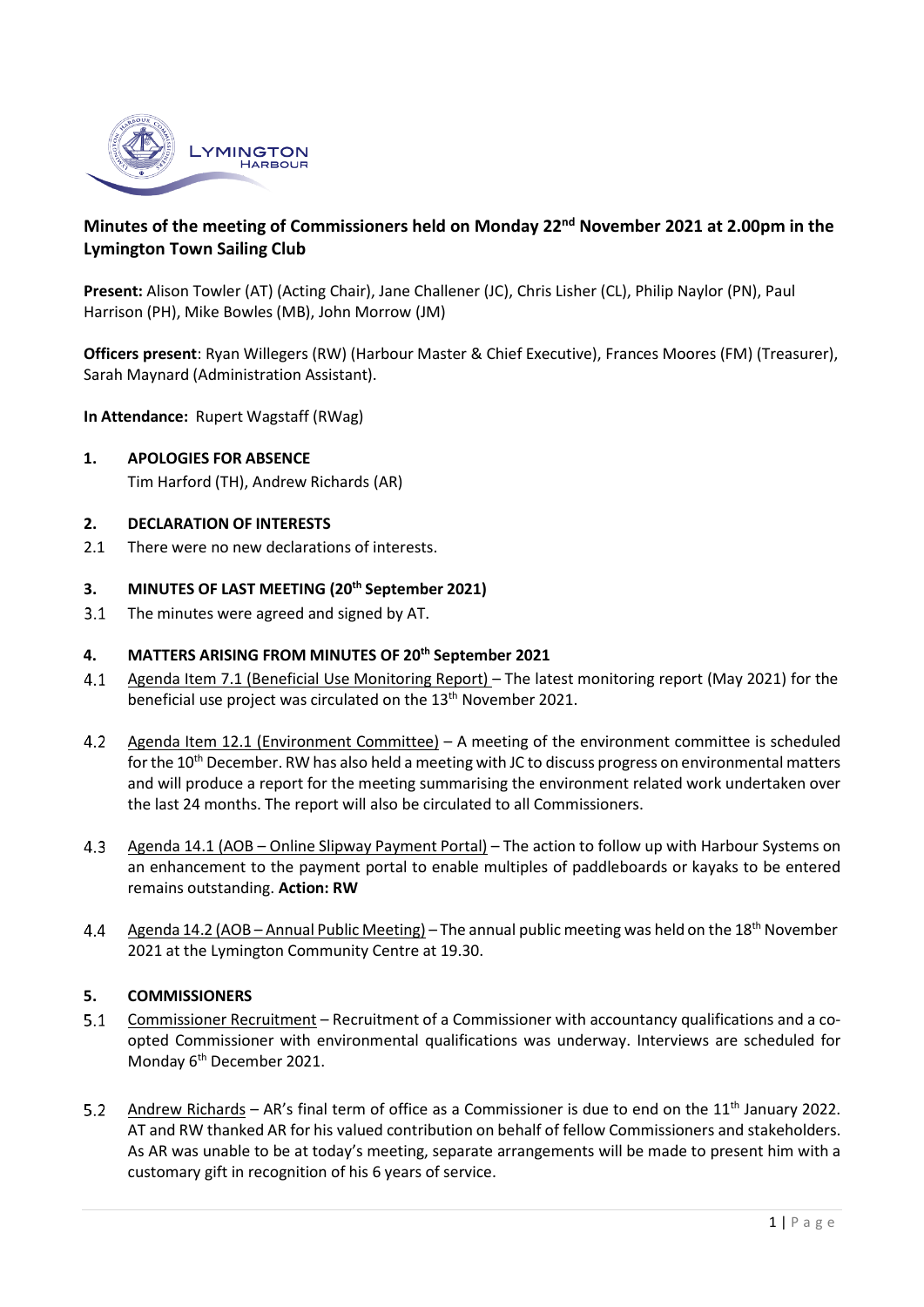## **6. LYMINGTON HARBOUR ADVISORY GROUP**

- $6.1$ Meeting – RWag highlighted that LHAG met on the 19<sup>th</sup> October and attendance was good. The minute of the meeting was circulated to Commissioners and has been published on the LHC website. RWag also drew attention to the reappointments and new appointments within the group.
- $6.2$ Redrow Site- RWag drew attention to the appeal lodged by Redrow Homes to NFDC's decision to refuse Redrow's application to not progress some of the community benefits promised as part of the planning conditions for the development. This included Redrow's desire not to progress the footbridge across the railway to connect the site to the Town and make the waterfront space a community destination as intended. LHAG members felt that Redrow should honour the agreement rather than seek to make more profit by replacing the intended community facilities with more flats, and were intending to write to object to the appeal. Following discussion Commissioners agreed to support LHAG's stance through a letter from the Commissioners albeit RW noted he had not seen any information regarding the appeal. It was agreed that RW would liaise with RWag on the responses. **Action: RW/RWag**

## **7. OFFICERS REPORT**

- $7.1$ Operations Manager Report – The operations report was circulated with meeting papers. No questions arose.
- $7.2$ Treasurers Report – The Treasurer's casual income report was circulated with themeeting papers. Note: Management accounts and yield report considered 'In Committee'. No questions arose.
- 7.3 Marketing & Communications Officer Report The marketing report for Q3 was circulated with meeting papers. AT noted the disappointing response to the visitor customer satisfaction questionnaire and asked if there was anything that could be done to incentivise. The option of using Trip Advisor was also discussed but there were concerns that feedback would not be specific enough about LHC's visiting yacht crews experiences and could just be from anyone who visits Lymington, including by land. Following discussion, there was a consensus that entry into some form of prize draw such as a free weekend of berthing should be tried. **Action: RW/Marketing & Communications Officer**

### **8. SAFETY & PORT MARINE SAFETY CODE (PMSC)**

- 8.1 Oil Spill Response Exercise – RW reported that a desktop exercise combined with a boom deployment was undertaken on the 3<sup>rd</sup> November to test the joint Wightlink/LHC oil spill response plan for the harbour. This year it was LHC's turn to exercise a non Wightlink scenario. The exercise was attended by representatives from Wightlink, both marinas, Natural England and local HMCG. The MCA Counter Pollution Officer had to pull out at the last minute due to COP26 requirements. The post exercise report has been forwarded to the MCA Counter Pollution Officer as part of the annual training and exercise returns to discharge compliance with the plan.
- $8.2$ Safety Review Meeting – An officer safety review meeting took place on the  $17<sup>th</sup>$  September. A copy of the meeting minute and incident report summary for the 4 months May to August (inclusive) was circulated with meeting papers.

PN noted the comment in the minutes about body worn cameras adding an extra item that might get snagged when doing certain hazardous works and noted that risk assessments provided for officers to remove lifejackets in these limited circumstances. PN highlighted some work he had previously been involved with to mitigate similar risks on commercial fishing boats etc which identified a very short wearable floatation device that did not fall below the chest as a potential solution. RW agreed to investigate in consultation with officers. If officers had a concern about undertaking a particular